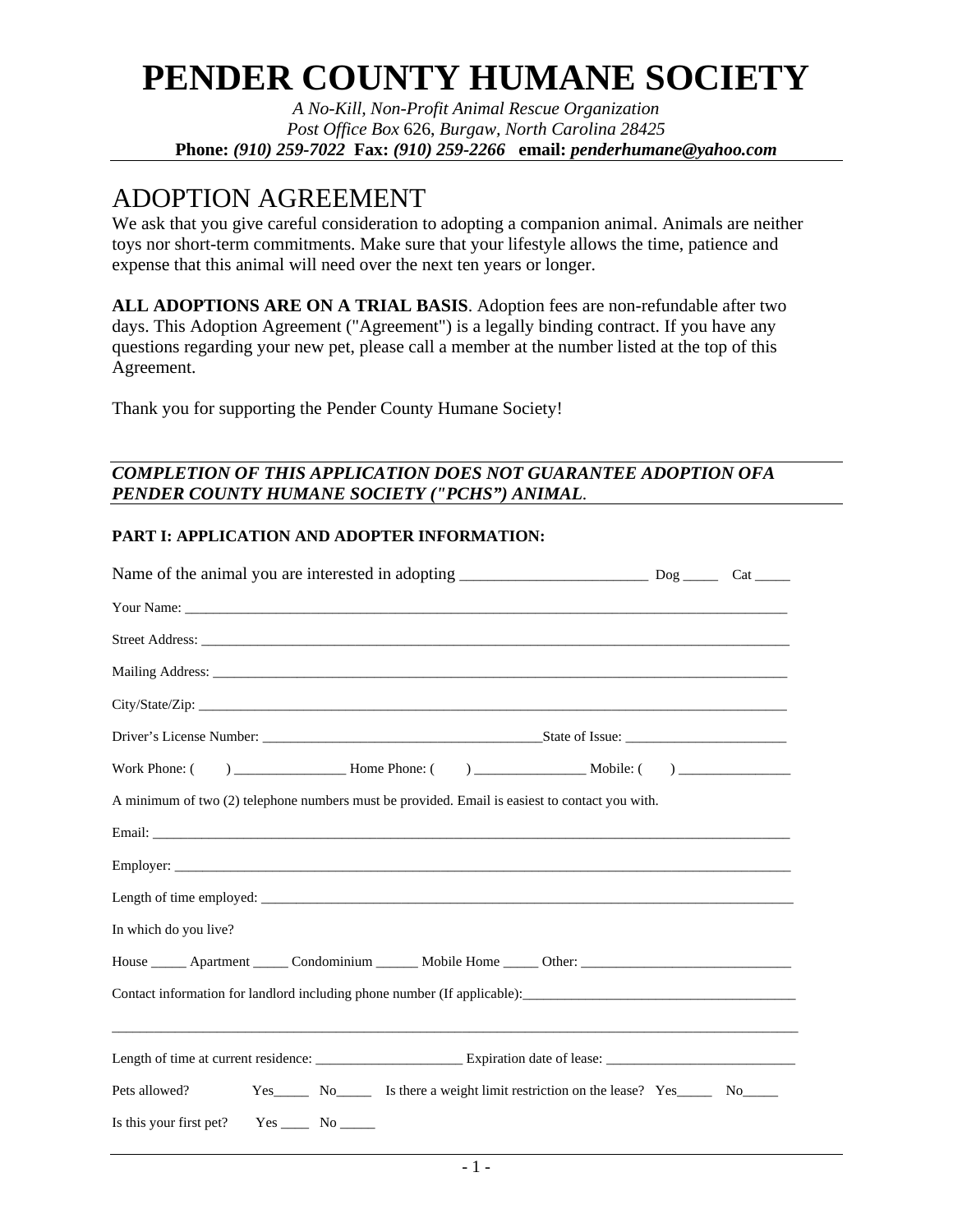# **ADOPTION APPLICATION AND AGREEMENT**

#### **Pender County Humane Society**

PO Box 626, Burgaw, NC 28425

Telephone: (910) 259-7022 Fax: (910) 259-2206

| What kind of pet(s) have you owned in the past?                                                                                                                                                                         |
|-------------------------------------------------------------------------------------------------------------------------------------------------------------------------------------------------------------------------|
|                                                                                                                                                                                                                         |
|                                                                                                                                                                                                                         |
| Have these pets been spayed or neutered?<br>$Yes \_\_\_$ No $\_\_\_\_$                                                                                                                                                  |
| What happened to the pets you no longer own?                                                                                                                                                                            |
| May we call your veterinarian for a reference?<br>Why do you want this animal? (Check all that apply):<br>Personal/Family companion _________ Companion for other pet _________ House pet _________ Watch dog/Guard dog |
| How many adults are in your family?                                                                                                                                                                                     |
|                                                                                                                                                                                                                         |
|                                                                                                                                                                                                                         |
| Is someone home during the day?<br>$No$ $Yes$ $Who?$ $Two$                                                                                                                                                              |
| Where will this pet be kept during the day?                                                                                                                                                                             |
|                                                                                                                                                                                                                         |
| How many hours a day will the animal be alone?                                                                                                                                                                          |
|                                                                                                                                                                                                                         |
| Will you keep the animal up to date on vaccinations?                                                                                                                                                                    |
| If you go away for a few or on vacation, who will take care of the animal?                                                                                                                                              |
| If you move, will you take the animal with you?<br>$Yes$ No                                                                                                                                                             |
| What will you do with the animal during a hurricane?                                                                                                                                                                    |
| Have you ever applied to adopt an animal before?<br>$Yes$ No                                                                                                                                                            |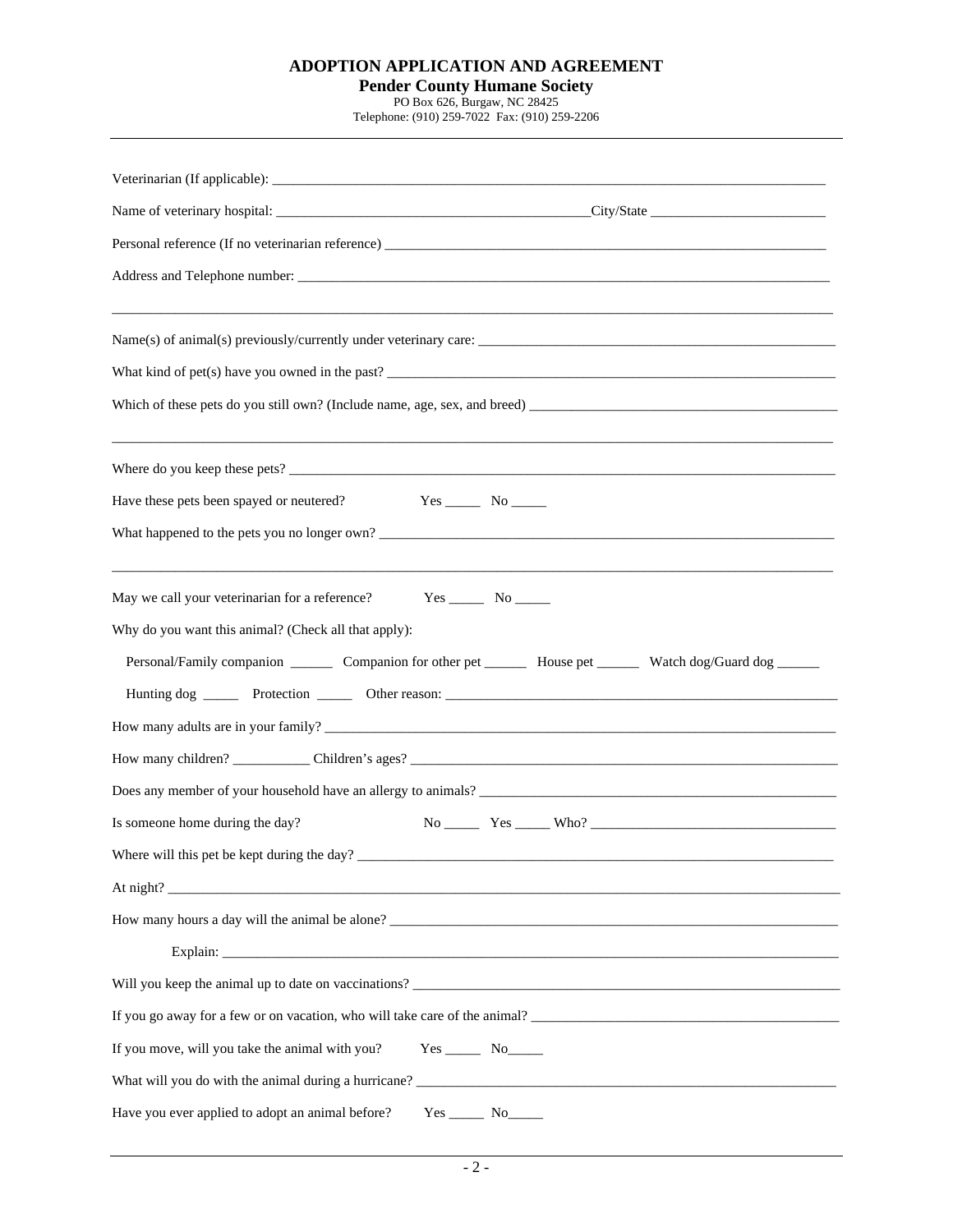#### **ADOPTION APPLICATION AND AGREEMENT**

#### **Pender County Humane Society**

PO Box 626, Burgaw, NC 28425

Telephone: (910) 259-7022 Fax: (910) 259-2206

| Have any of your pets ever had a litter of babies?                                     |                   |
|----------------------------------------------------------------------------------------|-------------------|
| Are you willing to allow PCHS to inspect where the animal will be living?              | $Yes$ No $\qquad$ |
| Are you willing to take responsibility for this pet for the next ten to fifteen years? |                   |
| If you drive a pickup truck, would you allow a dog to ride in back?                    |                   |
|                                                                                        |                   |
| Will you be able and willing to exercise a dog on a regular basis?                     | $Yes$ No $\_\_$   |
|                                                                                        |                   |

#### **PART II: ACKNOWLEDGEMENT AND AGREEMENT -** PLEASE READ AND INITIAL BESIDE EACH STATEMENT THAT APPLIES TO YOU (IF PRINTED FORM) OR CHECK THE BOX IF SUBMITTING YOUR APPLICATION ELECTRONICALLY. CHECKING THE APPLIABLE STATEMENT IS ACKNOWLEDGEMENT THAT YOU UNDERSTAND AND AGREE TO THE TERMS OF THIS AGREEMENT.

|  | (Dogs only) I have a fully fenced yard with a height of : $\frac{4}{5}$ feet | 5 feet | 6 feet |
|--|------------------------------------------------------------------------------|--------|--------|
|  |                                                                              |        |        |

| (Dogs only) I understand that at NO TIME will any puppy/dog be chained, tied, or put on a run in my yard. |  |  |
|-----------------------------------------------------------------------------------------------------------|--|--|
|                                                                                                           |  |  |
|                                                                                                           |  |  |
|                                                                                                           |  |  |

- (Dogs only) I understand that at NO TIME will any puppy/dog run loose without supervision.
- (Dogs only) I understand the nature of heartworm disease.
- (Dogs only) I will provide monthly heartworm prevention pills every month on the SAME day or six month heartworm shots for the life of my dog.
- (Dogs only) I understand that these pills can only be provided by veterinarian.
- I understand that I am fully responsible for the health of my pet.
- I understand that all pets require annual vaccination.
- I understand that the first rabies vaccination is a one-year shot and that the following vaccinations are three-year shots.
- Any health conditions (known to PCHS) have been explained to me.
- I have had the flea/tick control methods (Frontline, Advantage, etc.) explained to me and understand that I am fully responsible for maintaining the flea/tick prevention for this animal.
- I am aware of the long term financial responsibility for the proper care of this animal and I hereby assure PCHS that I am financially able to maintain the health and other up keep for this animal.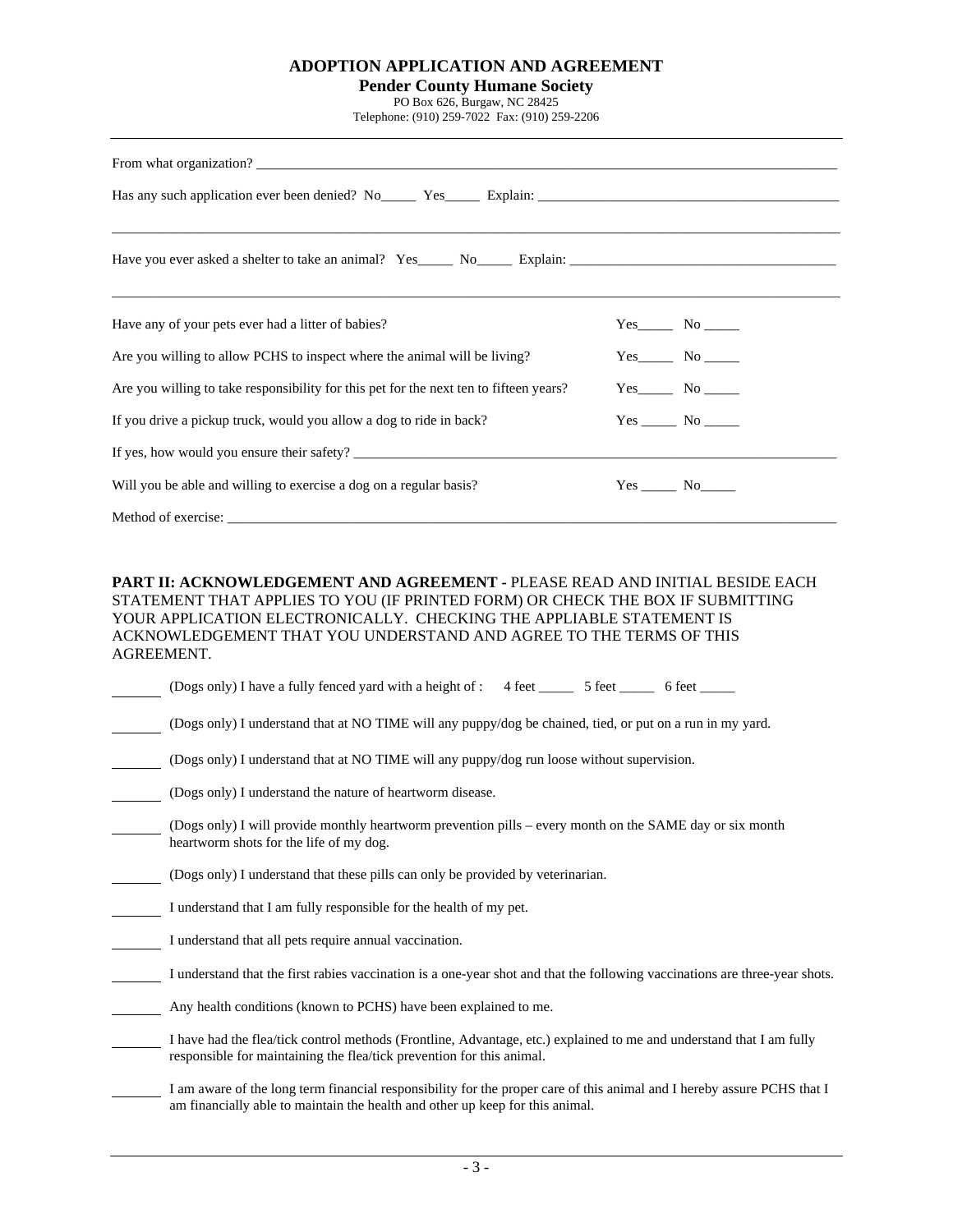### **ADOPTION APPLICATION AND AGREEMENT Pender County Humane Society**

# PO Box 626, Burgaw, NC 28425

Telephone: (910) 259-7022 Fax: (910) 259-2206

| I will under NO CIRCUMSTANCES abandon this animal, give this animal to another person, bring this animal to any<br>other shelter, or sell this animal to a laboratory.                                                                                                                                                                      |
|---------------------------------------------------------------------------------------------------------------------------------------------------------------------------------------------------------------------------------------------------------------------------------------------------------------------------------------------|
| I will return this animal to PCHS if I am unable to keep this animal for any reason. (Advanced notice of return is<br>necessary)                                                                                                                                                                                                            |
| I will not keep the animal on leased or rented property where a "No Pets" policy is in force.                                                                                                                                                                                                                                               |
| I will obey all applicable laws, restrictions, and ordinances in my community governing the control and custody of.<br>animals                                                                                                                                                                                                              |
| I will provide the animal with immediate veterinary care upon sickness, disease, or injury                                                                                                                                                                                                                                                  |
| I will allow PCHS to visit my property without prior notification in order to ensure that I am in compliance with this<br>Agreement.                                                                                                                                                                                                        |
| I will indemnify and hold harmless PCHS for any veterinary fees or claims incurred by, or damage caused by the<br>animal while it is in my care.                                                                                                                                                                                            |
| I will notify PCHS IMMEDIATELY if the animal is lost or stolen and will make all reasonable efforts to locate the<br>animal.                                                                                                                                                                                                                |
| I will ensure that any animal I have adopted which requires additional vaccinations has such vaccinations at the age<br>appropriate time.                                                                                                                                                                                                   |
| I understand that any animal that is not given the appropriate vaccinations within the required time period (unless<br>otherwise directed by a veterinarian) may be confiscated by PCHS.                                                                                                                                                    |
| I agree to treat this animal with kindness, to never subject this animal to abuse or cruelty, and to authorize PCHS – at<br>its sole discretion – to determine if this animal has been abused or neglected.                                                                                                                                 |
| I agree to provide regular veterinary care, including annual shots and parasite checks as needed.                                                                                                                                                                                                                                           |
| I agree to allow PCHS to periodically check on this animal and to contact my veterinarian in order to confirm<br>treatments.                                                                                                                                                                                                                |
| I understand that non-compliance with any of the terms and conditions contained herein may result in the immediate<br>forfeiture of the animal and PCHS may reclaim the animal without payment of compensation to me.                                                                                                                       |
| I understand that if any of the information I have supplied herein is found to be false, then PCHS has the right to<br>immediately confiscate the animal.                                                                                                                                                                                   |
| I acknowledge that PCHS has explained the typical characteristics and temperaments of the animal to the best of its<br>knowledge and ability.                                                                                                                                                                                               |
| I understand and acknowledge that PCHS has advised me that the animal can sometimes sharpen its claws on furniture,<br>curtains, etc. unless provided with appropriate scratching tools and unless I keep its claws clipped regularly. I<br>understand that dogs will chew. Chew toys may be given to help prevent damage to your property. |
| I acknowledge that PCHS has supplied me with a health/vaccination sheet on this animal.                                                                                                                                                                                                                                                     |
| I understand and acknowledge that PCHS has advised me that this animal may have been neglected, mistreated, or<br>abused and that special care or precaution may be required.                                                                                                                                                               |
| I acknowledge that any notices sent to PCHS as required by this Agreement must be sent via first-class mail to the<br>address appearing at the top of this agreement.                                                                                                                                                                       |
| I agree to take this animal for veterinary care within four (4) weeks.                                                                                                                                                                                                                                                                      |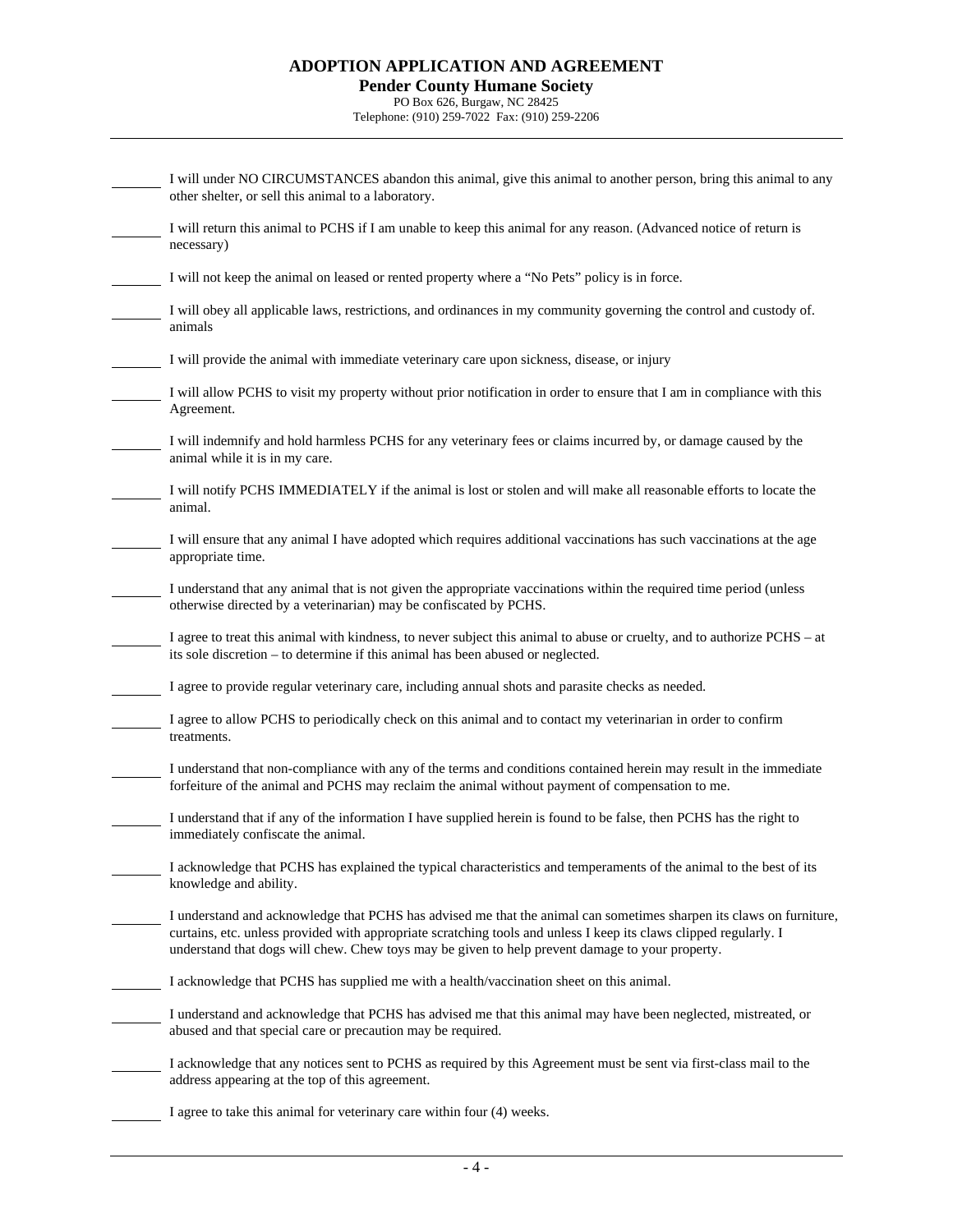PO Box 626, Burgaw, NC 28425 Telephone: (910) 259-7022 Fax: (910) 259-2206

**Health Disclosure:** The Pender County Humane Society would like to thank you for providing your new pet with a good home.

You have adopted a pet that needed your care and affection and will provide you with years of appreciation. To help insure the health of your new pet we have evaluated and cared for it by providing the following medical services:

**Dogs:** Your dog has been spayed or neutered, treated for heartworms, vaccinated for Distemper, Hepatitis (CAV-2), Para influenza, Canine Parvovirus, Corona, Leptospirosis, Bordetella and Rabies, treated for fleas and ticks and wormed for hookworms, roundworms, whipworms and tapeworms. Your dog has not been vaccinated for Lyme disease, tested for internal parasites, intestinal protozoan or external parasites. Your dog, according to our test which must be given again in 6 months, currently does not have heartworms. You must place them on a monthly pill in order to prevent them from contracting this disease.

**Cats:** Your cat has been spayed or neutered, tested for feline leukemia, feline immunodeficiency virus, vaccinated for feline panleukopenia, feline rhinotracheitis (FVR), calicivirus (FCy), Chlamydia, rabies, treated for fleas and ticks and wormed for hook, round, whip and tape worms. Your cat has not been vaccinated for feline infectious peritonitis (FIP), tested for internal parasites, heartworms, intestinal protozoan or external parasites.

Puppies and kittens will need additional vaccinations. They are not considered immune to disease unless they receive follow up vaccinations up to the age of twenty weeks.

Animals adopted from PCHS may have been exposed to various diseases from contact with other animals. Wildlife rabies is currently prevalent in this area of North Carolina. A dog, cat, or other animal that is bitten by or otherwise exposed to a rabid animal may not develop symptoms for up to six months. During this incubation period, the exposed animal may not be protected against rabies. Although all of the animals in PCHS' possession have been carefully checked by a veterinarian for signs of infection, it is important that you know the following symptoms of rabies in your pet: change in behavior: vicious or nervous activity, difficulty swallowing, excessive drooling, difficulty walking, or paralysis. If your adopted pet develops any of these symptoms, immediately separate the animal from people and other animals until it can be examined by a veterinarian.

PCHS strives to screen animals and to inform prospective owners of any perceivable problems, but some problems may not be evident at the time of adoption. If an adopted animal has a health problem for which the Adopter does not want to assume responsibility, then the animal should be returned to PCHS within thirty (30) days with a statement from an attending veterinarian regarding the condition diagnosed.